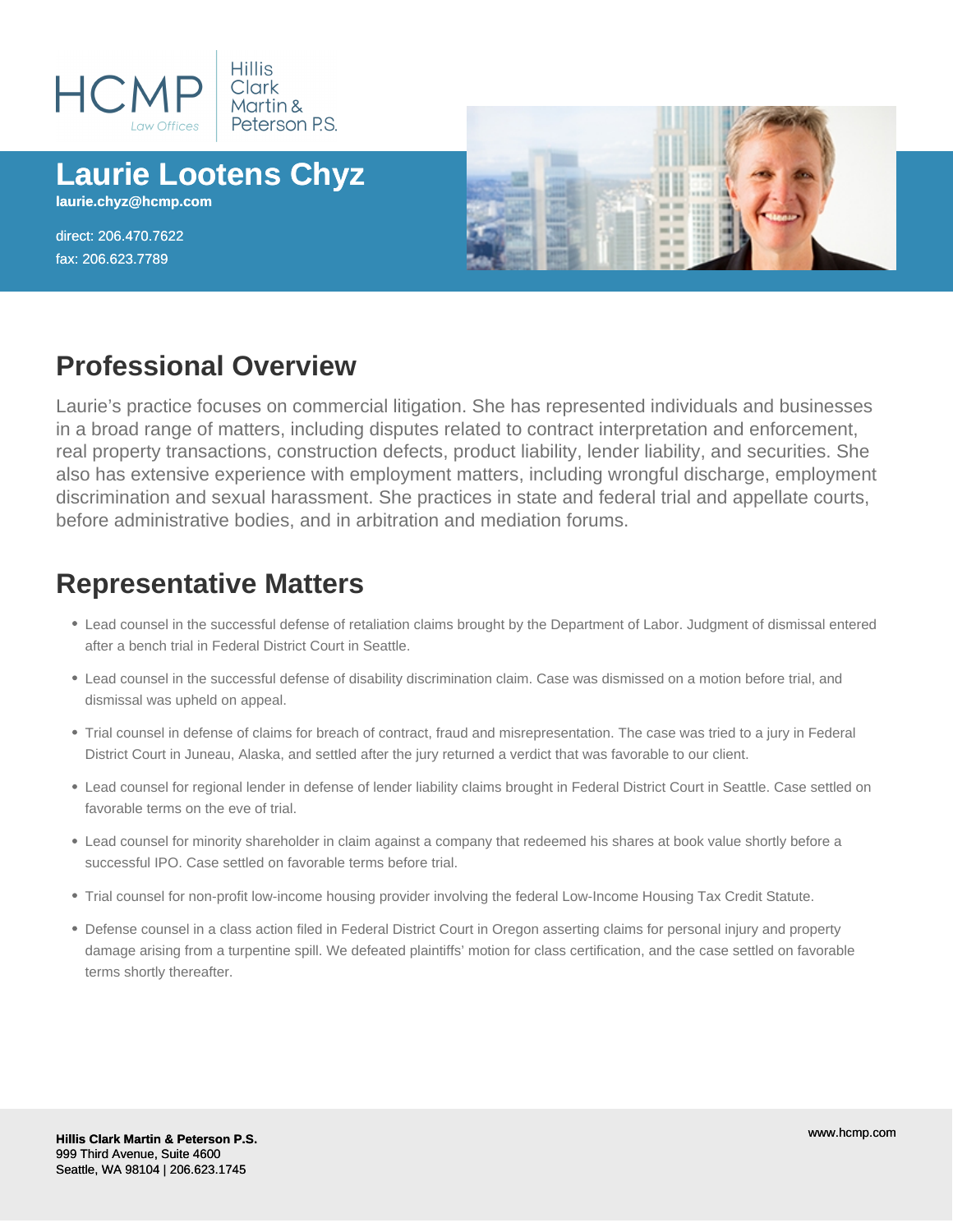

- Defense counsel in an antitrust class action brought by salmon fishermen in Bristol Bay, Alaska. Plaintiffs sought compensatory and punitive damages totaling \$975 million. Case settled on favorable terms prior to trial.
- Lead counsel for defendant in a claim for defective residential windows. Case settled after bench trial in King County Superior Court.
- Lead counsel for local homebuilder defending against construction defect claims involving unsettled issues of state arbitration law decided in our client's favor by the Washington Supreme Court.
- Lead counsel for condominium developer in defense of claims related to the building envelope and other alleged defects. Successfully negotiated dismissal in exchange for assignment of claims.
- Lead counsel for local homebuilder defending against claims of construction defect. Using a neutral inspection team, we negotiated an agreed scope of repair and successfully resolved the matter prior to trial.
- Lead counsel in defense of parent company of the manufacturer of carburetor floats against claim that a defective float was subsequently installed in an airplane caused the plane to crash. The case settled during trial, with no contribution from the client.
- Lead counsel for defendants in numerous product liability jury trials claiming damages due to exposure to asbestos-containing products.
- Defense counsel for a national bank in securities actions arising from the sale of mortgage backed securities.
- Counsel for the University of Washington in student conduct cases brought under Title IX.
- Trial counsel in a jury trial of nineteen wrongful death claims arising out of the eruption of Mt. St. Helens. Cases settled on favorable terms after verdict.

#### **Articles and Presentations**

Laurie speaks at continuing legal education programs on topics related to trial practice and alternative dispute resolution; current developments in the law related to sexual harassment and disability discrimination; and the successful management of diverse workforces.

#### **Professional and Civic Involvement**

- King County Bar Foundation, Board of Trustees
- Washington State Bar Association, Litigation Section
- Idaho State Bar Association, Litigation Section
- Washington Women Lawyers